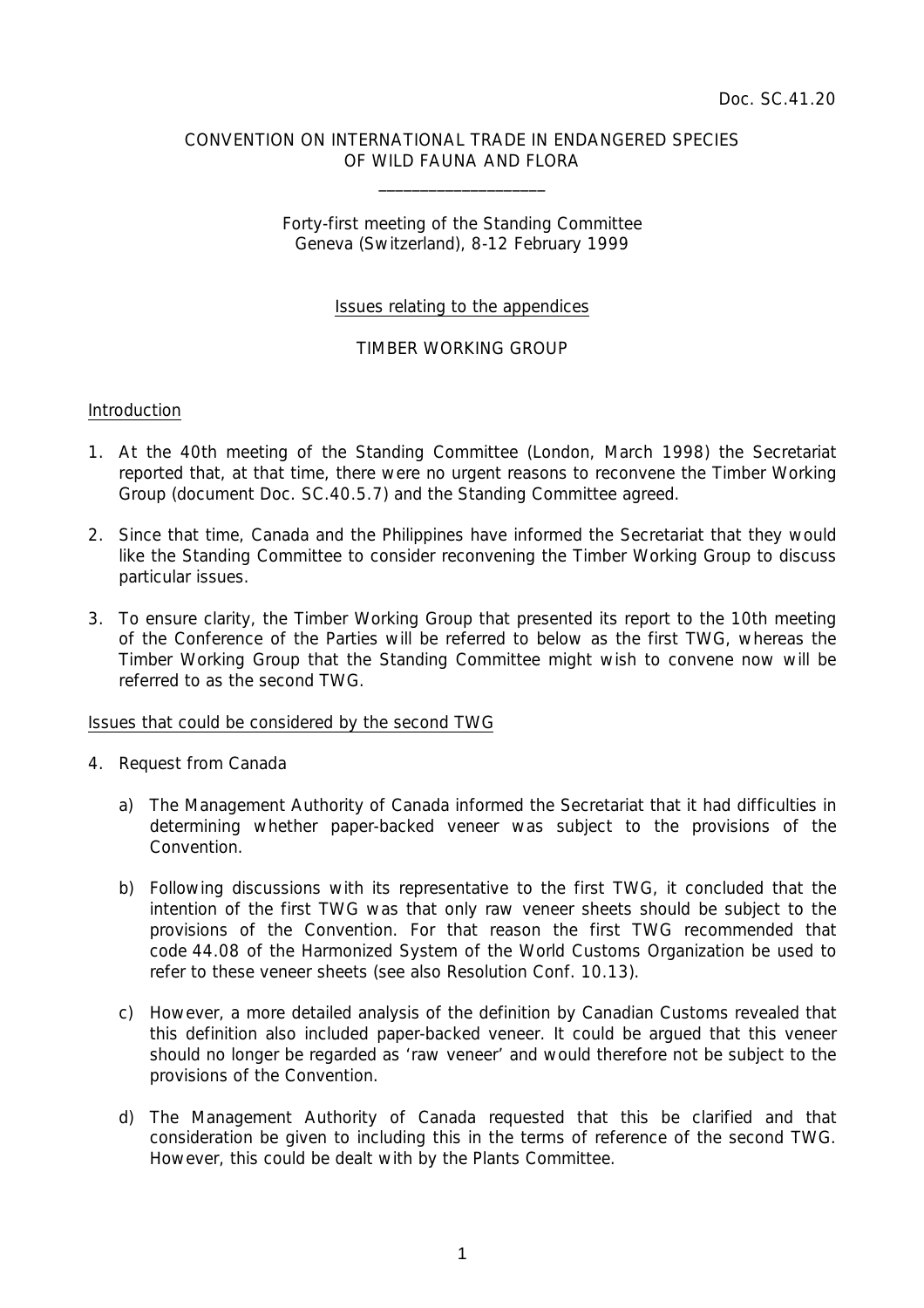5. Request from the Philippines

 In a letter to the Secretariat, the Management Authority of the Philippines requested that the second TWG be convened in order to evaluate the applicability to timber species of the current criteria for the amendment of Appendices I and II as contained in Resolution Conf. 9.24.

- 6. Follow-up to discussions in the first TWG
	- a) Decision 10.127 instructs the Secretariat to investigate the potential for silvicultural techniques (e.g. enrichment planting, assisted natural regeneration) to be dealt with in the general context of Resolutions on ranching and quotas, as well as in accordance with the definition of "artificially propagated" contained in Resolution Conf. 9.18 (Rev.), to determine whether these concepts provide useful bases for establishing trade regimes for timber species listed in the appendices.
	- b) Following discussions with donors of funds for the activities of the first TWG, it was agreed that the remaining funds could be used to hire consultants for the preparation of discussion documents on this subject. The Secretariat is currently preparing the terms of reference for this consultancy and expects to be able to hire a consultant or consultants at the beginning of 1999. An evaluation of the resulting documents could also be part of the terms of reference of the second TWG.
- 7. From the above, it would seem that the only reason to reconvene the Timber Working Group at this time is the request from the Philippines regarding the review of the criteria. However, a final decision on this should be taken in the context of the whole process of review of the criteria. See document Doc. SC.41.19.

# Composition of the second TWG

- 8. Regarding the composition of any future Timber Working Group, there are some considerations to be taken into account that the Standing Committee might wish to submit to the next meeting of the Conference of the Parties.
- 9. The first TWG was composed as follows:
	- a) Parties: **Africa**: Cameroon, Ghana **Asia**: Japan, Malaysia, Republic of Korea **Central and South America and the Caribbean**: Brazil, Costa Rica **Europe**: European Union, Switzerland **North America**: Canada, United States of America **Oceania**: Not represented
	- b) Intergovernmental Organizations: International Tropical Timber Organization (ITTO), World Conservation Union (IUCN)
	- c) Non-Governmental Organizations: International Wood Products Association (IHPA), TRAFFIC
- 10. However, at the meeting of the Standing Committee where the composition of the first TWG was decided (Geneva, 1995) there was considerable debate about which Parties should be represented. Also, when the report of the first TWG was discussed at the 10th